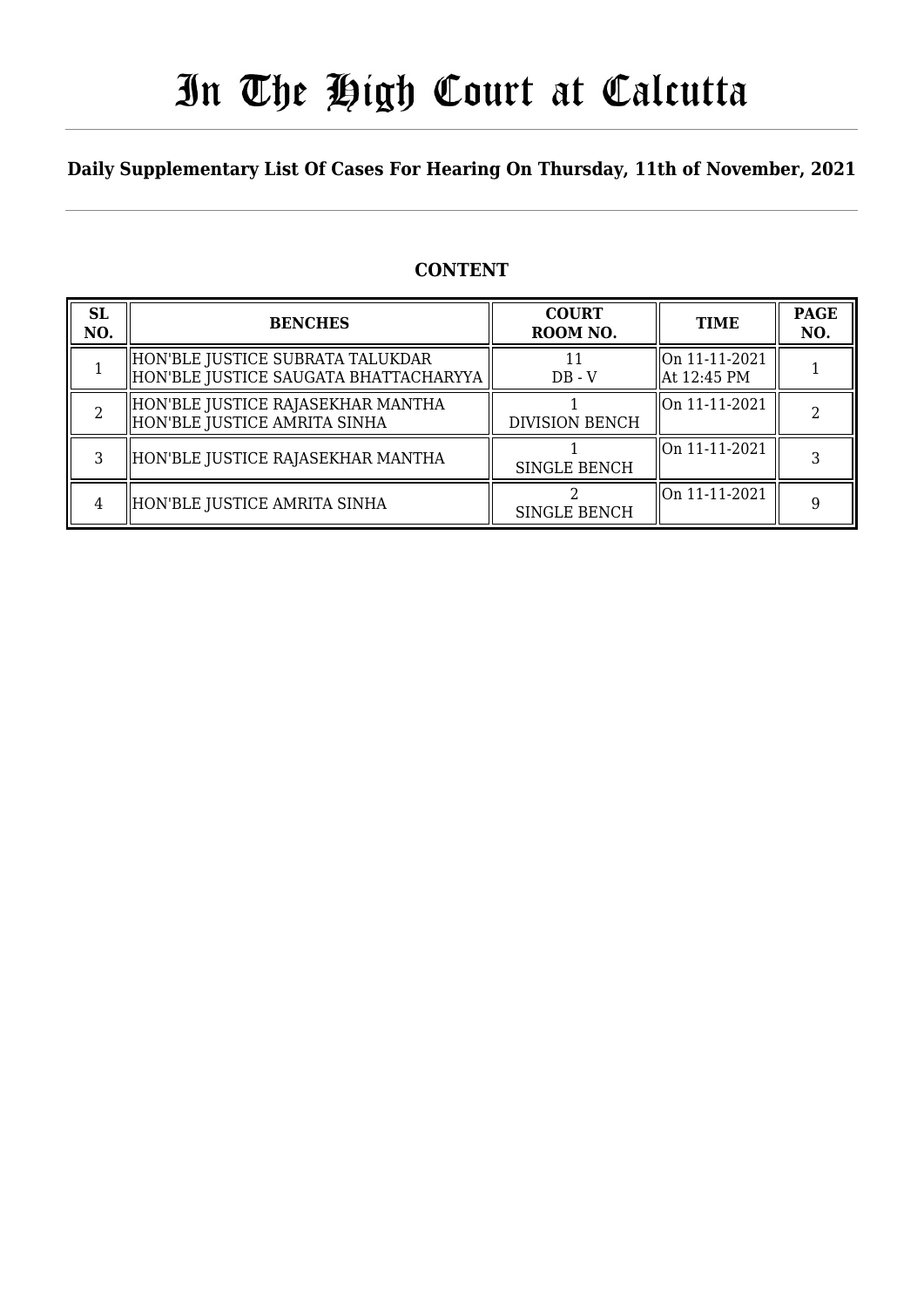

# Calcutta High Court **In The Circuit Bench at Port Blair**

### **Appellate Side**

**DAILY CAUSELIST For Thursday The 11th November 2021**

**COURT NO. 11**

**DIVISION BENCH (DB - V)**

**AT 12:45 PM**

**HON'BLE JUSTICE SUBRATA TALUKDAR HON'BLE JUSTICE SAUGATA BHATTACHARYYA (VIA VIDEO CONFERENCE)**

**FROM PRINCIPAL BENCH**

#### **FOR JUDGMENT**

1 MA/16/2021 SANIYA SUBHASH VS THE ANDAMAN AND NICOBAR ADMINISTRATION S.AJITH PRASAD KRISHNA RAO

AND OTHERS

IA NO: CAN/1/2021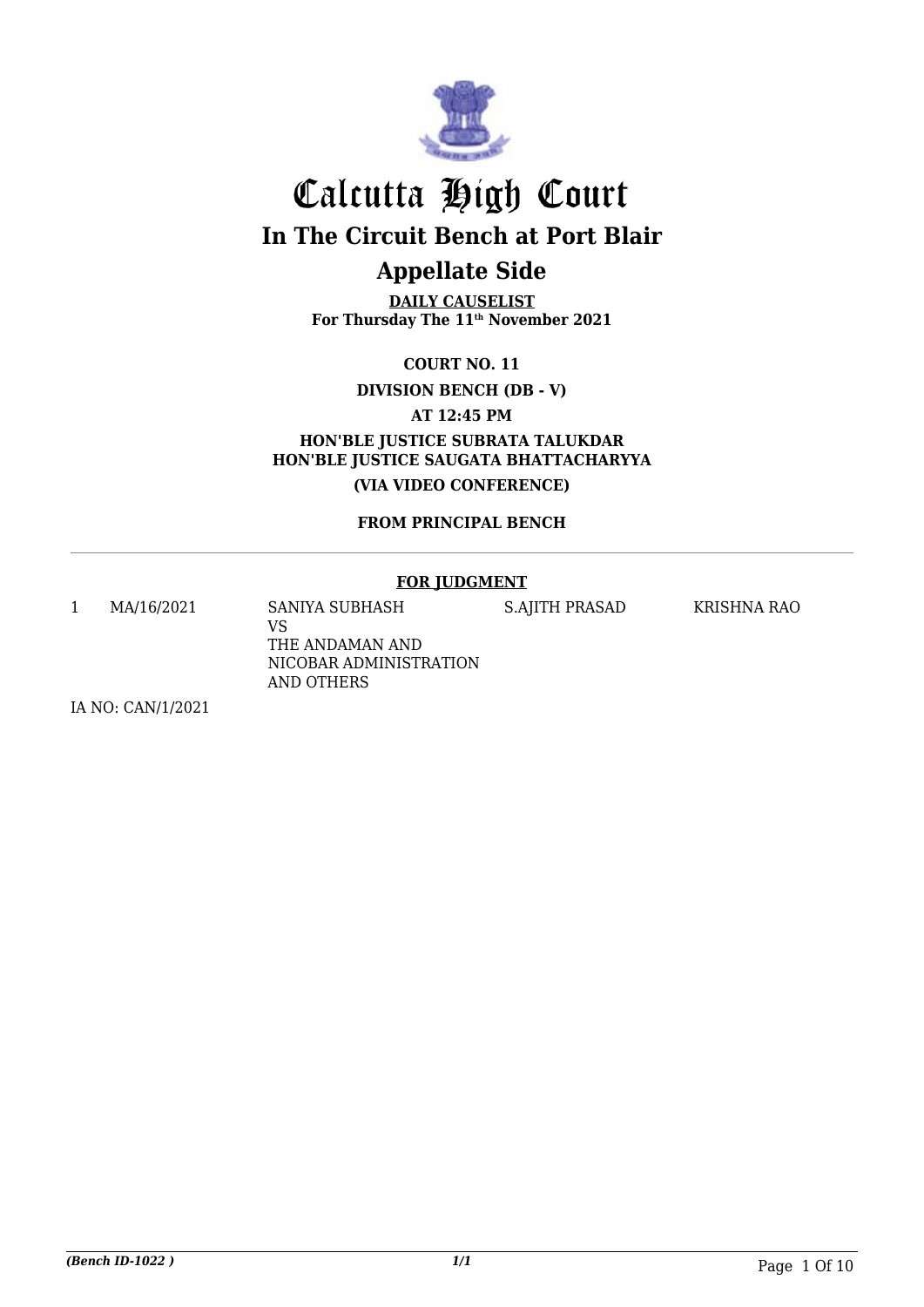

## Calcutta High Court **In The Circuit Bench at Port Blair Appellate Side**

**DAILY CAUSELIST For Thursday The 11th November 2021**

**COURT NO. 1**

**DIVISION BENCH (DB)**

**HON'BLE JUSTICE RAJASEKHAR MANTHA HON'BLE JUSTICE AMRITA SINHA**

|                |                    | <b>APPLICATION</b>                                                                 |                      |                                     |
|----------------|--------------------|------------------------------------------------------------------------------------|----------------------|-------------------------------------|
| $\mathbf{1}$   | MAT/1/2021         | THE CHIEF MANGER<br><b>CREDIT SBI AND ORS</b><br><b>VS</b><br><b>S SUBRAMANIAN</b> | DEBASISH SAHA        |                                     |
|                | IA NO: CAN/1/2021  |                                                                                    |                      |                                     |
| $\overline{2}$ | CRA/11/2021        | PETER<br><b>VS</b><br>THE STATE                                                    | A                    |                                     |
| 3              | CRA/12/2021        | RAM SEVAK LOHAR<br><b>VS</b><br><b>STATE</b>                                       | S                    |                                     |
|                | IA NO: CRAN/1/2021 |                                                                                    |                      |                                     |
| 4              | MA/20/2021         | THE CHIEF ENGINEER<br><b>VS</b><br>AKABEA INFRASTRUCTURE<br>PRIVATE LIMITED        | <b>ARUL PRASANTH</b> |                                     |
|                | IA NO: CAN/2/2021  |                                                                                    |                      |                                     |
|                |                    | <b>FOR HEARING</b>                                                                 |                      |                                     |
| 5              | FMAT/4/2019        | THE EXECUTIVE ENGINEER<br><b>VS</b><br>C.V.THOMAS                                  | <b>ARUL PRASANTH</b> | <b>GOPALA BINNU</b><br><b>KUMAR</b> |
| 6              | WP.CT/90/2019      | <b>SELVARAJ RAJU</b><br><b>VS</b><br>UNION OF INDIA AND ORS.                       | K.SABIR              | <b>SIVABALAN</b>                    |
| 7              | CRA/4/2021         | THE STATE<br><b>VS</b><br>DR. B.PRABHURAM                                          | <b>KRISHNA RAO</b>   | ANJILI NAG,<br>D.ILANGO             |
|                | 71.370.071370.0204 |                                                                                    |                      |                                     |

IA NO: CRAN/2/2021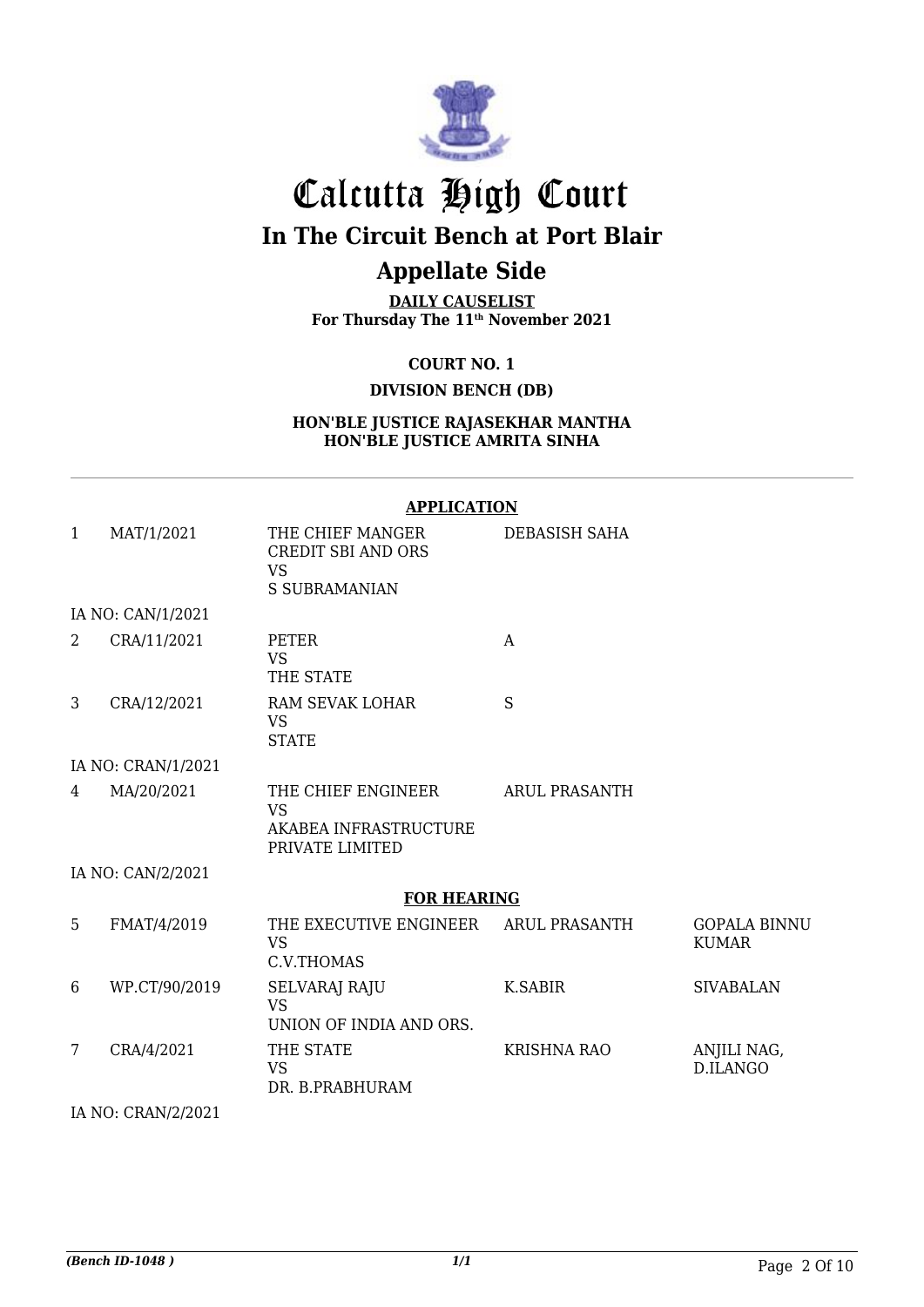

## Calcutta High Court **In The Circuit Bench at Port Blair**

#### **Appellate Side**

**DAILY CAUSELIST For Thursday The 11th November 2021**

**COURT NO. 1**

**SINGLE BENCH (SB)**

#### **HON'BLE JUSTICE RAJASEKHAR MANTHA**

|                | <b>APPLICATION FOR BAIL</b> |                                                                                             |                                     |                                     |  |  |
|----------------|-----------------------------|---------------------------------------------------------------------------------------------|-------------------------------------|-------------------------------------|--|--|
| $\mathbf{1}$   | CRM/13/2021                 | MITA PAL@MITA BISWAS<br><b>VS</b><br>THE STATE                                              | PARVEJ ANAM                         |                                     |  |  |
|                |                             | <b>SPECIAL LEAVE TO APPEAL</b>                                                              |                                     |                                     |  |  |
| $\overline{2}$ | CRA/14/2019                 | THE STATE<br><b>VS</b><br><b>A.JOSEMON</b>                                                  | KRISHNA RAO,<br>S.KARMAKAR          | <b>GOPALA BINNU</b><br><b>KUMAR</b> |  |  |
|                | IA NO: CRAN/1/2021          |                                                                                             |                                     |                                     |  |  |
|                |                             | <b>MOTION</b>                                                                               |                                     |                                     |  |  |
| 3              | WPA/216/2021                | KALACHAND GHARAMI<br><b>VS</b><br>THE LIEUTENANT<br><b>GOVERNOR AND ORS</b>                 | ANANDA HALDER                       | <b>KRISHNA RAO</b>                  |  |  |
| 4              | WPA/262/2021                | <b>SUSHEEL DIXIT</b><br><b>VS</b><br>THE DEPUTY<br><b>COMMISSIONER AND</b><br><b>OTHERS</b> | <b>GOPALA BINNU</b><br><b>KUMAR</b> |                                     |  |  |
| 5              | WPA/263/2021                | <b>MUSTAFA KHAN</b><br><b>VS</b><br>THE TEHSILDAR                                           | <b>ANJILI NAG</b>                   |                                     |  |  |
|                |                             | <b>FOR ORDERS</b>                                                                           |                                     |                                     |  |  |
| 6              | WPA/92/2021                 | SHABAB ALI AND ORS.<br><b>VS</b><br>THE LIEUTENANT<br><b>GOVERNOR AND ORS.</b>              | <b>ANANDA HALDER</b>                | ARUL PRASANTH,<br>K.M.B.JAYAPAL     |  |  |
| wt7            | WPA/313/2018                | <b>SHOBA SINGH</b><br><b>VS</b><br>THE ANDAMAN AND<br>NICOBAR ADMINISTRATION<br>AND ORS.    | K.M.B.JAYAPAL                       | <b>KRISHNA RAO</b>                  |  |  |
|                | <b>FOR HEARING</b>          |                                                                                             |                                     |                                     |  |  |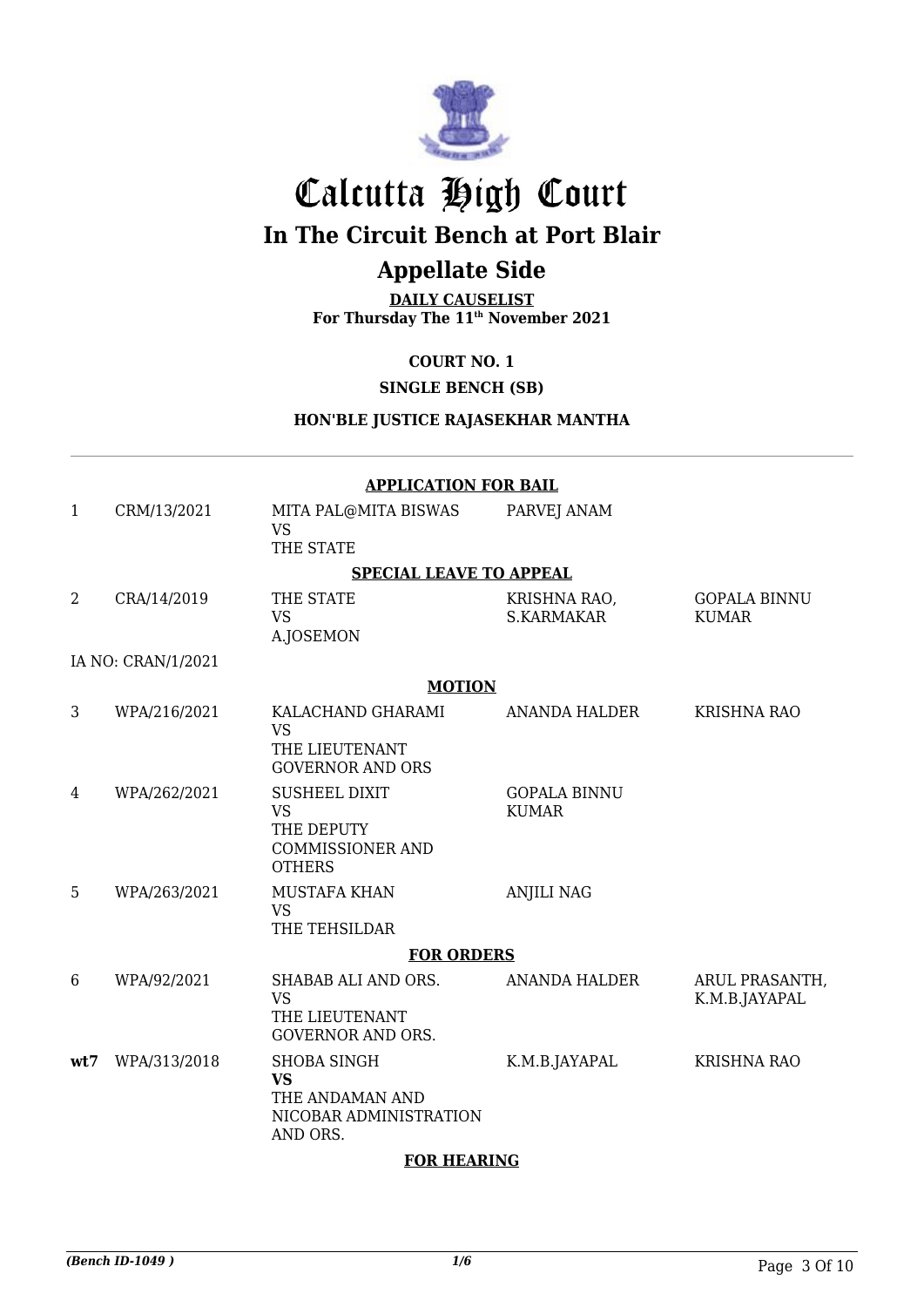#### *DAILY CAUSELIST COURT NO 1-FOR THURSDAY THE 11TH NOVEMBER 2021 HIGH COURT OF CALCUTTA - 2 -*

| 8  | CRA/11/2019       | <b>SUJIT MAJUMDAR</b><br><b>VS</b><br>THE STATE                                                                                         | <b>GOPALA BINNU</b><br>KUMAR, RAKESH PAL<br><b>GOBIND</b>                               |                                |
|----|-------------------|-----------------------------------------------------------------------------------------------------------------------------------------|-----------------------------------------------------------------------------------------|--------------------------------|
| 9  | CRA/12/2019       | PRADEEP HALDER<br><b>VS</b><br>THE STATE                                                                                                | D. ILANGO AND R.<br>PRADEEP                                                             | <b>KRISHNA RAO</b>             |
| 10 | CRR/13/2019       | <b>B.RAJALAXMI AND ANR.</b><br><b>VS</b><br>K.M.RAMESH                                                                                  | ARUL PRASANTH,<br><b>DOLLY SARKAR</b>                                                   | D.ILANGO, ANJILI<br><b>NAG</b> |
| 11 | CRR/18/2019       | <b>RUPESH KISHEN</b><br><b>VS</b><br>THE STATE                                                                                          | RAKESH PAL GOBIND                                                                       | <b>SUMIT KARMAKAR</b>          |
| 12 | CRR/31/2019       | SHRI. MOHD ASIF<br><b>VS</b><br>SMTI. MUBASHIRA                                                                                         | MRS. KAVITA TEWARI<br><b>RAO</b>                                                        | MS. BABITA DAS                 |
| 13 | WPA/94/2019       | ANDAMAN PLANTATIONS<br>AND DEVELOPMENT<br><b>CORPORATION PRIVATE</b><br>LIMITED AND ANR.<br><b>VS</b><br>THE UNION OF INDIA AND<br>ORS. | RAJA BASU<br>CHOUDHARY, JYOTI<br>SINGH, ASIF<br>HUSSAIN,<br><b>V.D.SIVABALAN</b>        | <b>ARUL PRASANTH</b>           |
|    | IA NO: CAN/1/2021 |                                                                                                                                         |                                                                                         |                                |
|    | wt14 WPA/95/2019  | ANDAMAN PLANTATIONS<br>AND DEVELOPMENT<br><b>CORPORATION PRIVATE</b><br>LIMITED AND ANR.<br><b>VS</b><br>UNION OF INDIA AND ORS.        | <b>RAJA BASU</b><br>CHOUDHARY, JYOTI<br>SINGH, ASIF<br>HUSSAIN,<br><b>V.D.SIVABALAN</b> | <b>ARUL PRASANTH</b>           |
|    | IA NO: CAN/1/2021 |                                                                                                                                         |                                                                                         |                                |
| 15 | WPA/113/2019      | K.RAJESH<br><b>VS</b><br>THE HONBLE LIEUTENANT<br><b>GOVERNOR AND ORS.</b>                                                              | <b>GOPALA BINNU</b><br><b>KUMAR</b>                                                     | <b>ARUL PRASANTH</b>           |
|    | IA NO: CAN/1/2021 |                                                                                                                                         |                                                                                         |                                |
|    | wt16 WPA/115/2019 | V.LAXMI KANTA<br><b>VS</b><br>THE HONBLE LIEUTENANT<br><b>GOVERNOR AND ORS.</b>                                                         | <b>GOPALA BINNU</b><br><b>KUMAR</b>                                                     | <b>ARUL PRASANTH</b>           |
|    | IA NO: CAN/1/2021 |                                                                                                                                         |                                                                                         |                                |
|    | wt17 WPA/116/2019 | LINGA RAJU<br><b>VS</b><br>THE HONBLE LIEUTENANT<br><b>GOVERNOR AND ORS.4 ORS</b>                                                       | GOPALA BINNU<br>KUMAR                                                                   | ARUL PRASANTH                  |
|    | IA NO: CAN/1/2021 |                                                                                                                                         |                                                                                         |                                |
|    | wt18 WPA/118/2019 | <b>ARATI MONDAL</b><br><b>VS</b><br>THE HONBLE LIEUTENANT<br><b>GOVERNOR AND ORS.</b>                                                   | <b>GOPALA BINNU</b><br><b>KUMAR</b>                                                     | ARUL PRASANTH                  |

IA NO: CAN/1/2021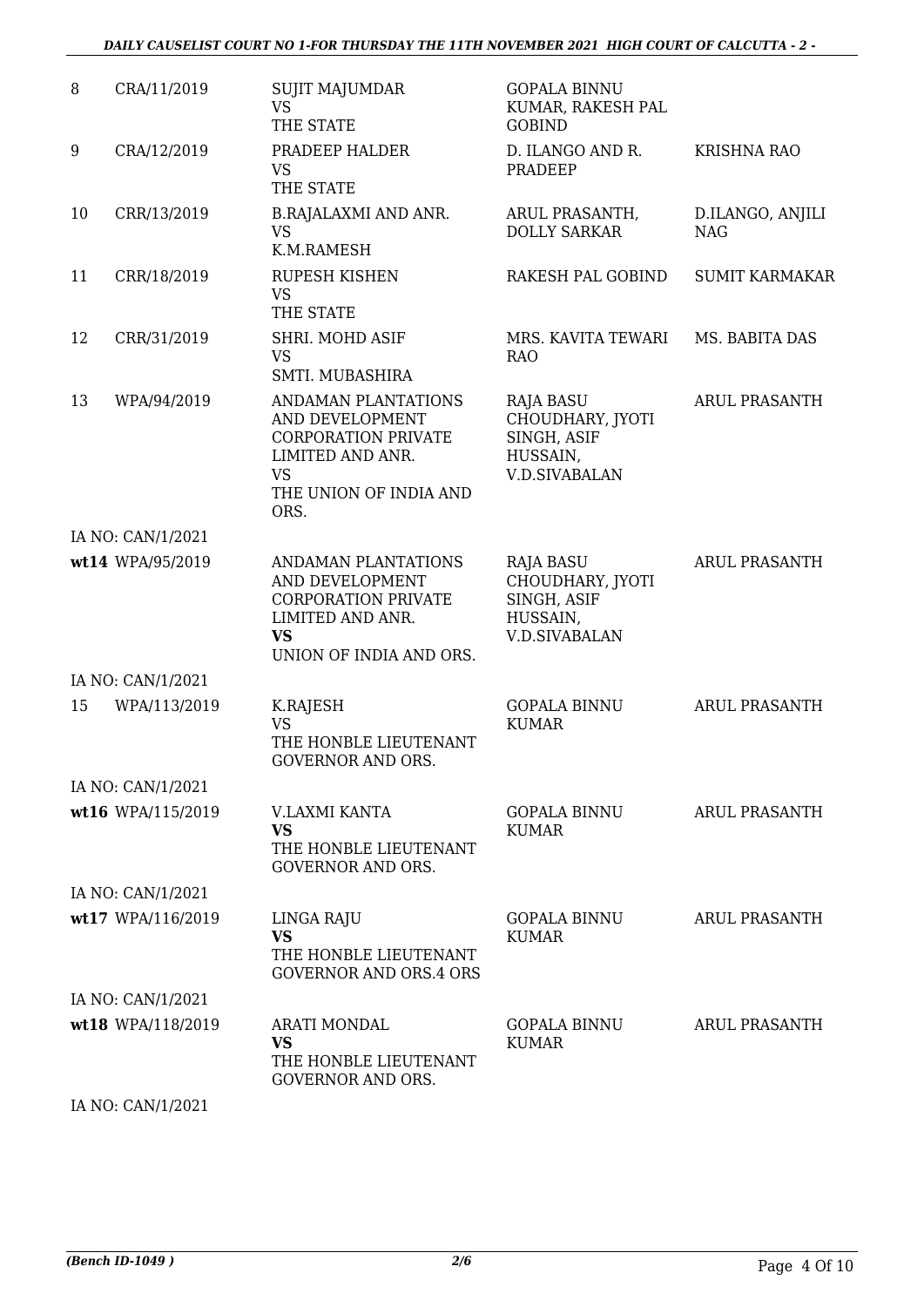|    | wt19 WPA/119/2019 | <b>VIJAY LAXMI</b><br><b>VS</b><br>THE HONBLE LIEUTENANT<br><b>GOVERNOR AND ORS.</b>                      | <b>GOPALA BINNU</b><br><b>KUMAR</b>      | <b>ARUL PRASANTH</b>                     |
|----|-------------------|-----------------------------------------------------------------------------------------------------------|------------------------------------------|------------------------------------------|
|    | IA NO: CAN/1/2021 |                                                                                                           |                                          |                                          |
| 20 | WPA/174/2019      | N. MANIMEKALAI AND ANR.<br><b>VS</b><br>THE KAMARAJ ENGLISH<br>MEDIUM SCHOOL                              | <b>G. BINNU KUMAR</b>                    | M.P. KAMARAJ                             |
|    | wt21 WPA/231/2019 | THE SECRETARY, KAMARAJ<br>ENGLISH MEDIUM SCHOOL<br><b>VS</b><br>N. MANIMEKALAI (EX-<br>CLERK) AND ANR.    | M.P. KAMARAJ                             | <b>G. BINNU KUMAR</b>                    |
| 22 | WPA/243/2019      | KARTICK AND ORS.<br><b>VS</b><br>THE LIEUTENANT<br><b>GOVERNOR AND ORS.</b>                               | ANJILI NAG, SHIPRA<br><b>MANDAL</b>      | <b>KRISHNA RAO</b>                       |
| 23 | WPA/248/2019      | A.SUNDAR<br><b>VS</b><br>THE HONBLE LIEUTENANT<br>GOVERNOR AND ORS.                                       | <b>GOPALA BINNU</b><br><b>KUMAR</b>      | M.P.KAMARAJ                              |
| 24 | WPA/267/2019      | THE GENERAL MANAGER,<br>ANIIDCO LTD.<br><b>VS</b><br>Y. JOHN AND ORS.                                     | ANJILI NAG,<br>R.PRADEEP                 | <b>GOPALA BINNU</b><br><b>KUMAR</b>      |
| 25 | WPA/287/2019      | ISLAND TRAVELS PVT. LTD.<br><b>VS</b><br>THE ANDAMAN AND<br>NICOBAR ADMINISTRATION<br>AND ORS.            | DEEP CHAIM KABIR,<br><b>AJITH PRASAD</b> | KRISHNA RAO,<br><b>ANJILI NAG</b>        |
| 26 | WPA/289/2019      | YOHANNAN SAJEEVAN AND<br>ANR.<br><b>VS</b><br>ANDAMAN AND NICOBR<br><b>ADMINISTRATION</b>                 | DEEP CHAIM KABIR,<br><b>AJIT PRASAD</b>  | <b>KRISHNA RAO</b>                       |
| 27 | WPA/324/2019      | V.TRIMURTHY AND ORS.<br><b>VS</b><br>THE LIEUTENANT<br><b>GOVERNOR AND ORS.</b>                           | <b>ANJILI NAG</b>                        | <b>ARUL PRASANTH</b>                     |
|    | IA NO: CAN/1/2021 |                                                                                                           |                                          |                                          |
| 28 | WPA/20297/2019    | M/S ARYAN AQUA (INDIA)<br>PVT. LTD.<br><b>VS</b><br>THE ANDAMAN AND<br>NICOBAR ADMINISTRATION<br>AND ORS. | <b>ANJILI NAG</b>                        | KRISHNA RAO, AJAY<br><b>KUMAR MANDAL</b> |
| 29 | CRA/1/2020        | SAROJIT KULLU<br><b>VS</b><br>THE STATE                                                                   | D.ILANGO                                 | M.P.KAMARAJ                              |
| 30 | SAT/7/2020        | KALAIARASAN AND ORS.<br><b>VS</b><br>ASIF ALI AND ORS.                                                    | <b>ANJILI NAG</b>                        | KMB JAYAPAL                              |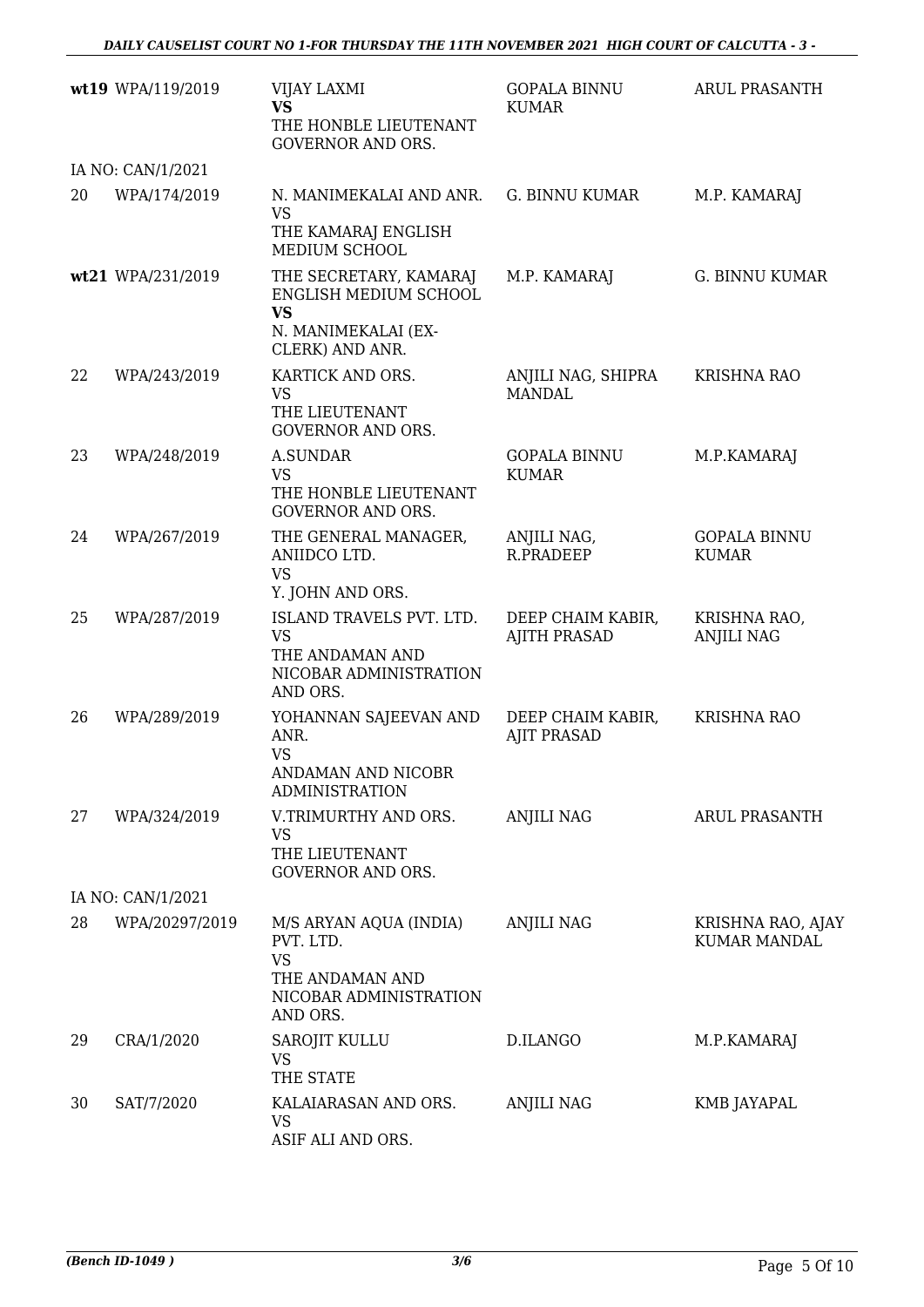| 31 | WPA/33/2020       | N.YUSUF<br><b>VS</b><br>THE ANDAMAN AND<br>NICOBAR ADMINISTRATION<br>AND ORS.                                                                     | K.VIJAY KUMAR                        | <b>AJAY KUMAR</b><br><b>MANDAL</b>       |
|----|-------------------|---------------------------------------------------------------------------------------------------------------------------------------------------|--------------------------------------|------------------------------------------|
| 32 | WPA/47/2020       | S.PONNAMMAL<br><b>VS</b><br>THE UNION OF INDIA AND<br>ORS.                                                                                        | DEEP CHAIM KABIR,<br>AJITH S. PRASAD | <b>KRISHNA RAO</b>                       |
| 33 | WPA/54/2020       | <b>KISHEN RAM</b><br><b>VS</b><br>THE LIEUTENANT<br><b>GOVERNOR AND ORS.</b>                                                                      | G. MINI AND K.M.B.<br>JAYAPAL        |                                          |
| 34 | WPA/90/2020       | S. SHANMUGANATHAN<br><b>VS</b><br>ANDAMAN NICOBAR<br><b>ISLANDS INTEGRATED</b><br>DEVELOPMENT<br><b>CORPORATION LIMITED</b><br>(ANIIDCO) AND ANR. | <b>GOPALA BINU KUMAR</b>             | <b>ANJILI NAG</b>                        |
| 35 | WPA/95/2020       | <b>ANITA XESS</b><br><b>VS</b><br>THE UNION OF INDIA AND<br>ORS.                                                                                  | <b>GOPALA BINNU</b><br><b>KUMAR</b>  |                                          |
| 36 | WPA/97/2020       | P.YADAVA RAO<br>VS<br>THE UNION OF INDIA AND<br>ORS.                                                                                              | <b>GOPALA BINNU</b><br><b>KUMAR</b>  | KRISHNA RAO, AJAY<br><b>KUMAR MANDAL</b> |
| 37 | WPA/102/2020      | SHRI. AKSHAY PANT<br><b>VS</b><br>THE UNION OF INDIA AND<br>ORS.                                                                                  | G. MINI AND K.M.B.<br>JAYAPAL        | M.P.KAMARAJ                              |
| 38 | WPA/131/2020      | <b>SOURAV MISRA</b><br><b>VS</b><br>THE ANDAMAN AND<br>NICOBAR ADMINISTRATION<br>AND ORS.                                                         | K.VIJAY KUMAR                        | <b>KRISHNA RAO</b>                       |
| 39 | WPA/139/2020      | <b>RITA SIL</b><br><b>VS</b><br>THE ADMINISTRATOR<br>(LIEUTENANT GOVERNOR)<br>AND ORS.                                                            | <b>ANJILI NAG</b>                    | <b>ARUL PRASANTH</b>                     |
|    | wt40 WPA/190/2021 | <b>RITA SIL</b><br><b>VS</b><br>THE ADMINISTRATOR<br>(LIEUTENANT GOVERNOR)<br>AND ORS.                                                            | <b>ANJILI NAG</b>                    | <b>ARUL PRASANTH</b>                     |
| 41 | WPA/149/2020      | M/S T.T. TRADING<br>COMPANY AND ANR.<br><b>VS</b><br>THE ANDAMAN AND<br>NICOBAR ADMINISTRATION<br>AND ORS.                                        | <b>ANJILI NAG</b>                    | <b>ARUL PRASANTH</b>                     |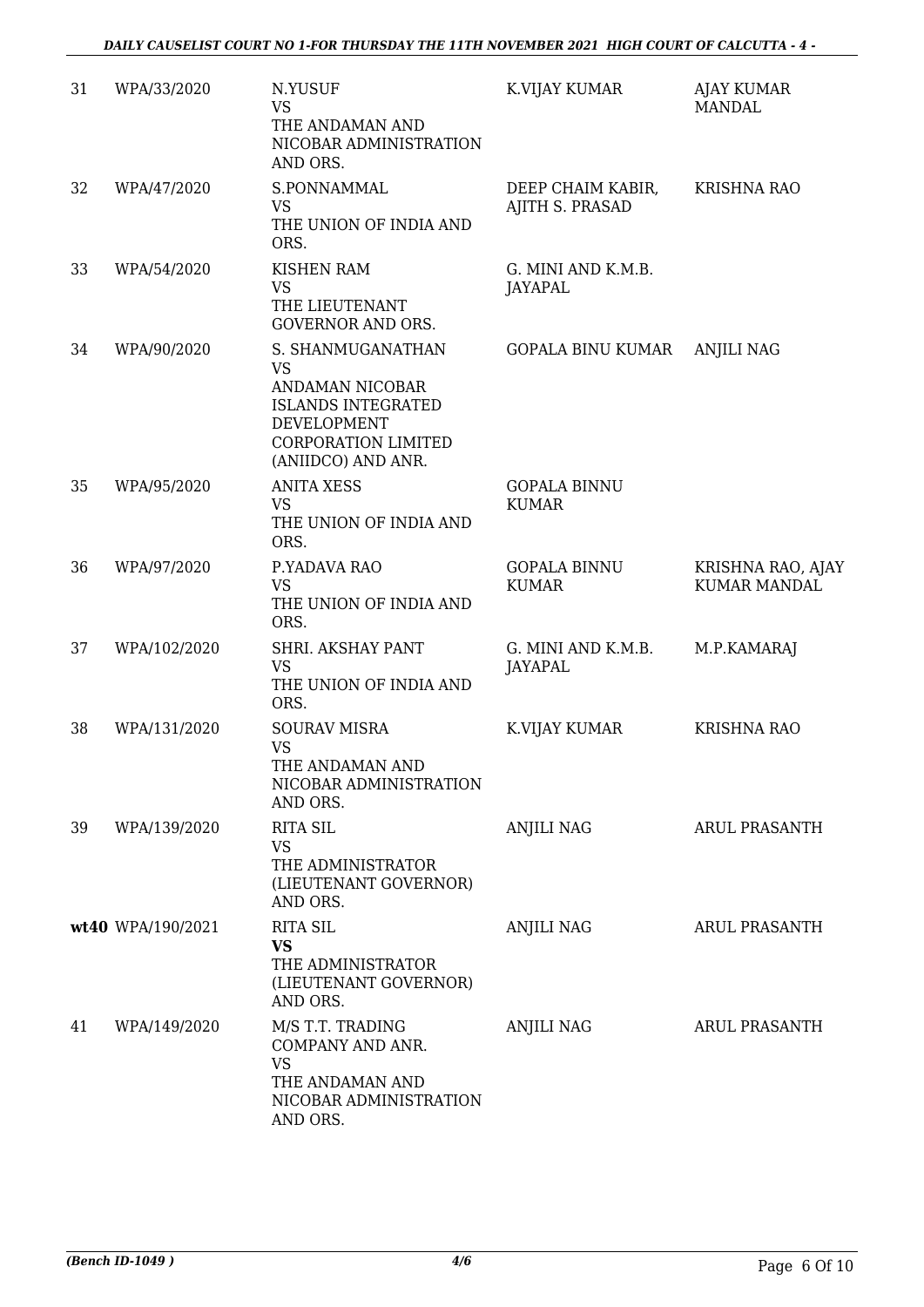| 42 | WPA/8463/2020    | SHRI. V. RAVICHANDRAN<br>AND ANR.<br><b>VS</b><br>THE LT.GOVERNOR AND<br>ORS.                                              | <b>GOPALA BINU KUMAR</b>                  | KRISHNA RAO, AJAY<br><b>KUMAR MANDAL</b>           |
|----|------------------|----------------------------------------------------------------------------------------------------------------------------|-------------------------------------------|----------------------------------------------------|
| 43 | WPA/9309/2020    | RDS PROJECT LIMITED AND<br>ANR.<br><b>VS</b><br>UNION OF INDIA AND ORS.                                                    | PHIROZE EDULJI,<br>R.BHATTACHARYA         | ARUL PRASANTH,<br>ANJILI NAG, TULSI<br><b>LALL</b> |
| 44 | CRA/3/2021       | KALYAN BHAGWAR<br><b>VS</b><br>THE STATE                                                                                   | K.SABIR                                   | A.S.ZINU                                           |
| 45 | WPA/44/2021      | ASHA, ASSISTANT<br>ENGINEER-I<br><b>VS</b><br>THE LT. GOVERNOR AND<br>ORS.                                                 | RAJINDER SINGH,<br><b>TAPAN KUMAR DAS</b> | KRISHNA RAO,<br>K.VIJAY KUMAR                      |
| 46 | WPA/59/2021      | M.HEERA KUNWAR<br><b>VS</b><br>THE LIEUTENANT<br><b>GOVERNOR AND ORS.</b>                                                  | K.M.B. Jayapal                            | AJAY KUMAR<br><b>MANDAL</b>                        |
|    | wt47 WPA/58/2021 | KAUSHALYA DEVI<br><b>VS</b><br>THE LIEUTENANT<br><b>GOVERNOR AND ORS.</b>                                                  | K. M. B. JAYAPAL                          | KRISHNA RAO,<br>A.K.MANDAL                         |
|    | wt48 WPA/60/2021 | PREM KUMARI<br><b>VS</b><br>THE LIEUTENANT<br><b>GOVERNOR AND ORS.</b>                                                     | K.M.B.JAYAPAL                             | <b>KRISHNA RAO</b>                                 |
|    | wt49 WPA/61/2021 | PREM LALL<br><b>VS</b><br>THE LIEUTENANT<br><b>GOVERNOR AND ORS.</b>                                                       | K.M.B. JAYAPAL                            | <b>KRISHNA RAO</b>                                 |
|    | wt50 WPA/62/2021 | DEEPAK LALL<br><b>VS</b><br>THE LIEUTENANT<br><b>GOVERNOR AND ORS.</b>                                                     | K.M.B.JAYAPAL                             | <b>KRISHNA RAO</b>                                 |
|    | wt51 WPA/65/2021 | KAILASH KUMARI<br><b>VS</b><br>THE LIEUTENANT<br><b>GOVERNOR AND ORS.</b>                                                  | K.M.B JAYAPAL                             | AJAY KUMAR<br><b>MANDAL</b>                        |
| 52 | WPA/83/2021      | <b>ABDUL SIDDIQUE</b><br><b>VS</b><br>THE LIEUTENANT<br><b>GOVERNOR AND ANR.</b>                                           | MOHD. TABRAIZ                             | KRISHNA RAO, AJAY<br>KUMAR MANDAL                  |
| 53 | WPA/134/2021     | M/S SALCON ENGINEERS<br>AND FABRICATORS AND<br>ANR.<br><b>VS</b><br>THE CHAIRMAN, STATE<br>TRANSPORT AUTHORITY<br>AND ORS. | V.D.SIVABALAN,<br><b>RAKESH KUMAR</b>     | <b>KRISHNA RAO</b>                                 |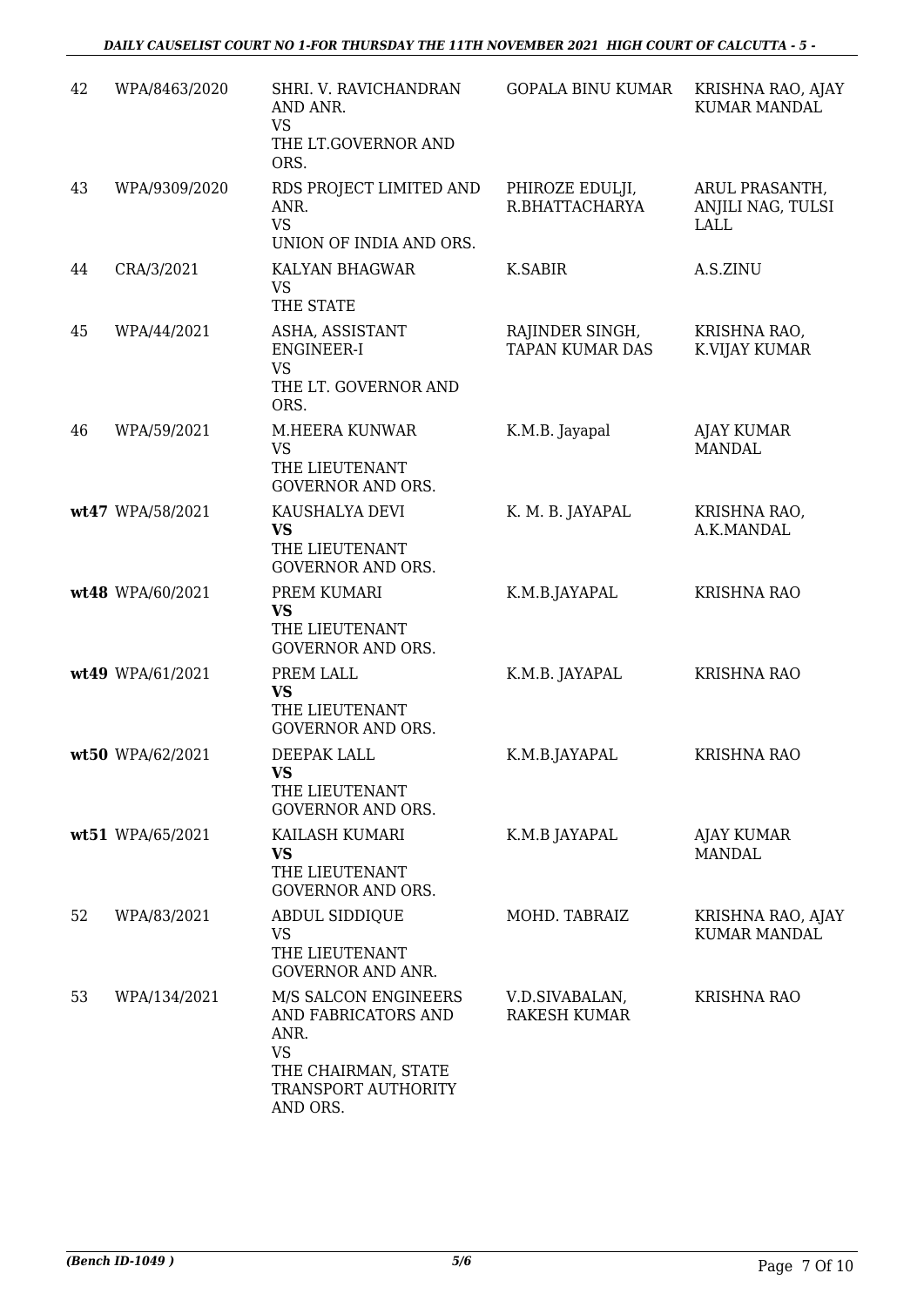| 54 | WPA/150/2021 | SMTI. E. SHYAMALA<br>VS<br>THE TEHSILDAR AND ORS.                                        | VISHAL KR. BISWAS,<br>ANJILI NAG | KRISHNA RAO                       |
|----|--------------|------------------------------------------------------------------------------------------|----------------------------------|-----------------------------------|
| 55 | WPA/185/2021 | THE INDIA RED CROSS<br><b>SOCIETY</b><br>VS<br>THE ANDAMAN AND<br>NICOBAR ADMINISTRATION | MOHD. TABRAIZ                    | KRISHNA RAO, AJAY<br>KUMAR MANDAL |

IA NO: CAN/2/2021, CAN/1/2021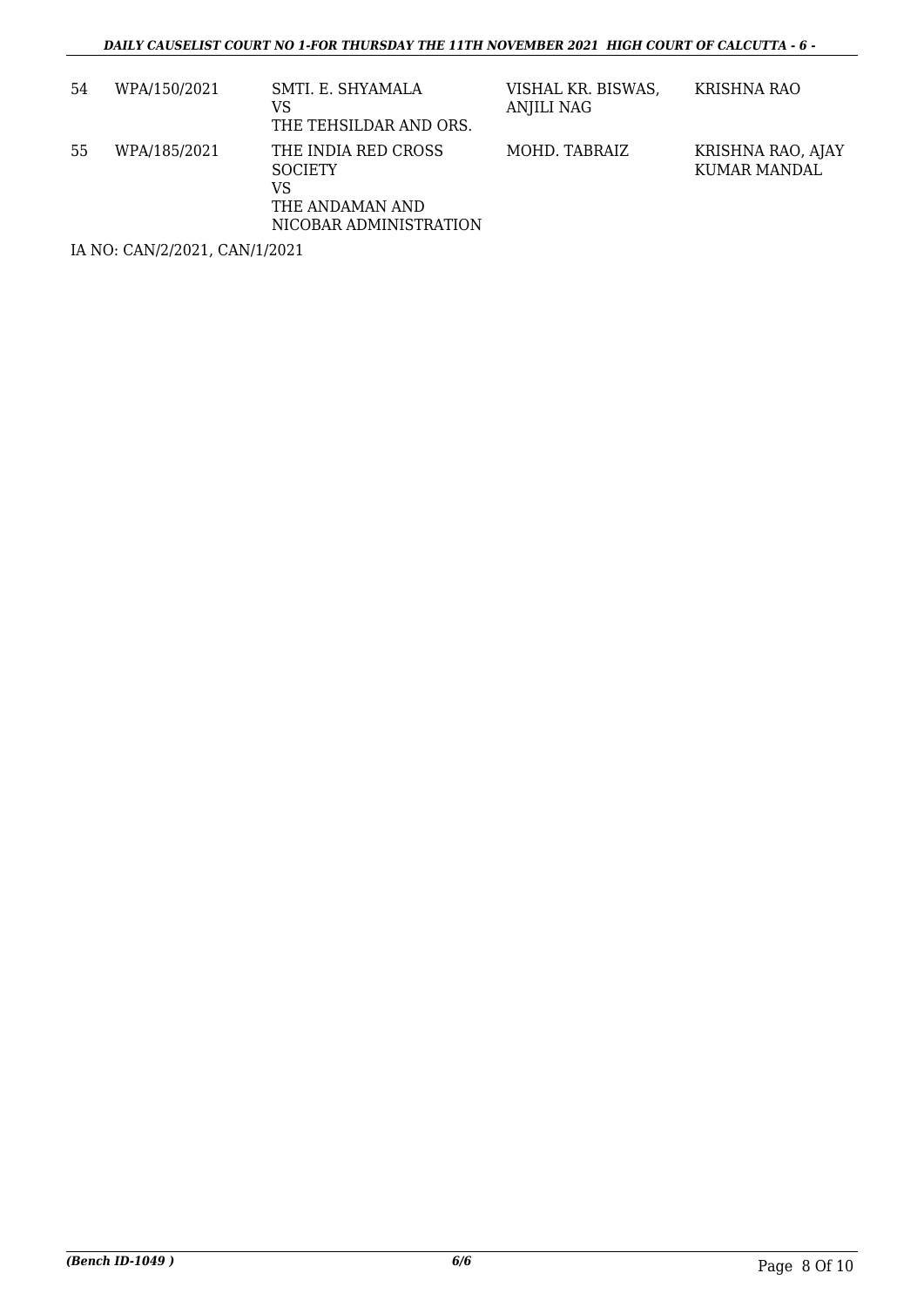

# Calcutta High Court

## **In The Circuit Bench at Port Blair**

#### **Appellate Side**

**DAILY CAUSELIST For Thursday The 11th November 2021**

**COURT NO. 2**

#### **SINGLE BENCH (SB)**

#### **HON'BLE JUSTICE AMRITA SINHA**

#### **MOTION**

| $\mathbf{1}$ | CO/19/2021                    | M/S KRISHNA TRADING<br><b>COMPANY</b><br><b>VS</b><br>N.GURUSWAMY AND ANR.                                              | N.A.KHAN                            |               |  |
|--------------|-------------------------------|-------------------------------------------------------------------------------------------------------------------------|-------------------------------------|---------------|--|
| 2            | WPA/218/2021                  | M/S HONEY BAR AND<br><b>RESTAURANT</b><br><b>VS</b><br>THE UNION TERRITORY OF<br>ANDAMAN AND NICOBAR<br>ISANDS AND ORS. | KMB JAYAPAL                         | MOHD. TABRAIZ |  |
| 3            | WPA/251/2021                  | <b>ATUL BISWAS AND</b><br><b>ANOTHER</b><br><b>VS</b><br>THE DEPUTY<br><b>COMMISSIONER AND</b><br><b>ANOTHER</b>        | <b>ANJILI NAG</b>                   |               |  |
| 4            | WPA/259/2021                  | P. RAMANAMMA<br><b>VS</b><br>THE LIEUTENANT<br><b>GOVERNOR AND OTHERS</b>                                               | <b>ANANDA HALDER</b>                |               |  |
| 5            | WPA/261/2021                  | M/S RIFLEX INDUSTRIES<br>PVT. LTD. (UNIT-V) AND<br><b>ANOTHER</b><br>VS<br>THE LIEUTENANT<br><b>GOVERNOR AND OTHERS</b> | <b>ANJILI NAG</b>                   |               |  |
|              | <b>CONTEMPT APPLICATION</b>   |                                                                                                                         |                                     |               |  |
| 6            | CPAN/7/2021<br>IN WP 298/2019 | G.SENGUTTUVAN AND ORS.<br><b>VS</b><br>SUNIL ANCHIPAKA, THE<br>DEPUTY COMMISSIONER<br>AND ANR.                          | ANJILI NAG, SHIPRA<br><b>MANDAL</b> | ARUL PRASANTH |  |

#### **FOR HEARING**